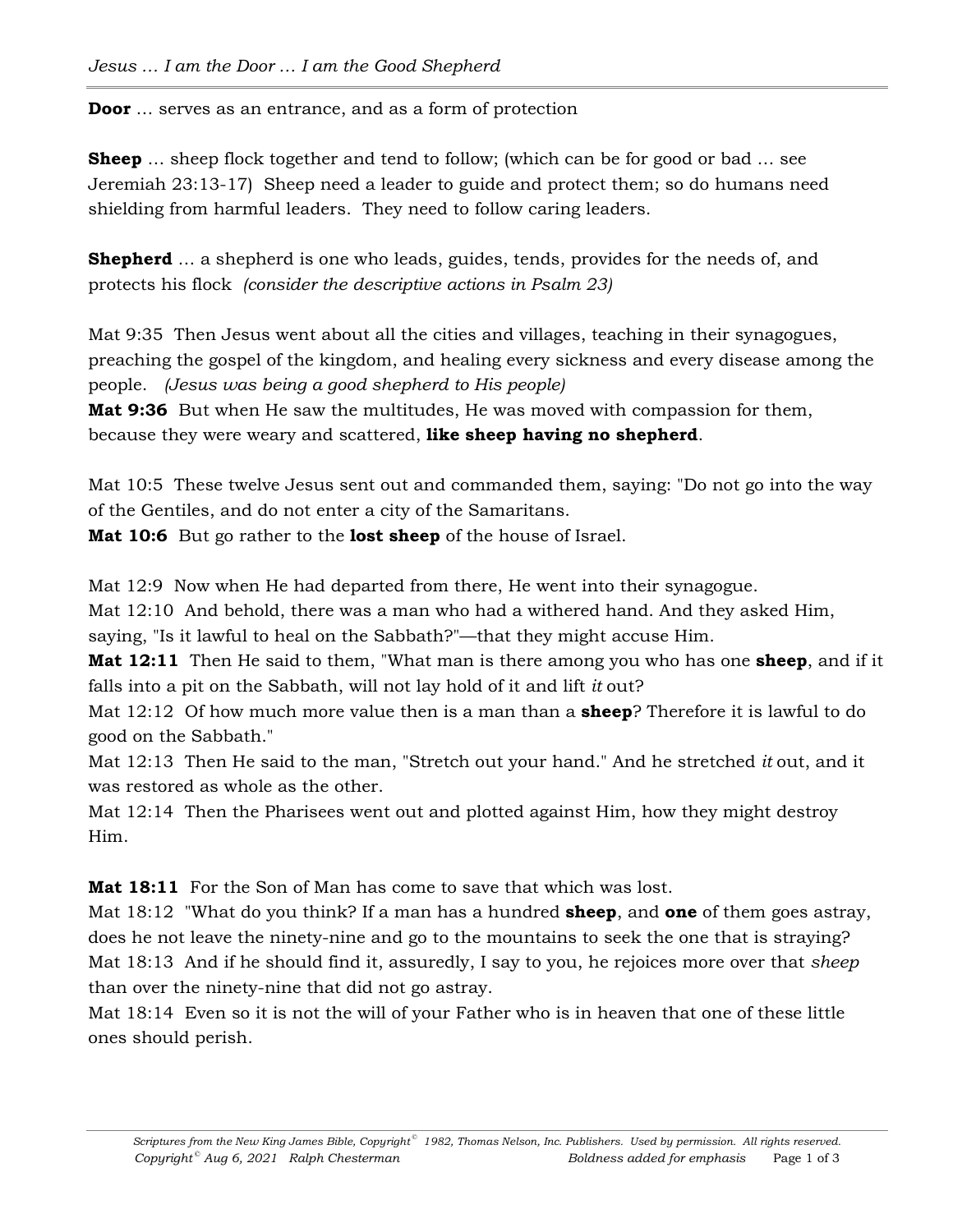**John 10:1** "Most assuredly, I say to you, he who does not enter the **sheepfold** by the door, but climbs up some other way, the same is a thief and a robber.

John 10:2 But he who enters by the door is the **shepherd of the sheep**.

John 10:3 To him the doorkeeper opens, and **the sheep hear his voice**; and **he calls his own sheep by name** and **leads them out**.

John 10:4 And when he brings out his own sheep, he goes before them; and **the sheep follow him, for they know his voice**.

John 10:5 Yet they will by no means **follow** a stranger, but will flee from him, for they do not know the voice of strangers."

John 10:6 Jesus used this illustration, but they did not understand the things which He spoke to them.

**Matthew 7:13** "Enter by the **narrow gate**; for **wide** *is* **the gate** and broad *is* the way that leads to destruction, and there are many who go in by it.

Mat 7:14 Because **narrow** *is* **the gate** and difficult *is* the way which leads to life, and there are few who find it.

**John 10:7** Then Jesus said to them again,

"Most assuredly, I say to you, **I am the door of the sheep.**

John 10:8 All who *ever* came before Me are thieves and robbers, but the **sheep** did not hear them.

John 10:9 **I am the door**. If anyone enters by Me, he will be saved, and will go in and out and find pasture.

John 10:10 The thief does not come except to steal, and to kill, and to destroy. **I have come that they may have life, and that they may have** *it* **more abundantly**.

**John 10:11** "**I am the good shepherd**. **The good shepherd gives His life for the sheep**.

John 10:12 But a hireling, *he who is* not the shepherd, one who does not own the sheep, sees the wolf coming and leaves the sheep and flees; and the wolf catches the sheep and scatters them.

John 10:13 The hireling flees because he is a hireling and **does not care about the sheep**. John 10:14 **I am the good shepherd**; and I know My *sheep,* and am known by My own. John 10:15 As the Father knows Me, even so I know the Father; and I lay down My life for the **sheep**.

John 10:16 And **other sheep** I have which are not of this fold; them also I must bring, and they will hear My voice; and there will be **one flock** *and* **one shepherd**.

John 10:17 "Therefore My Father loves Me, because I lay down My life that I may take it again.

John 10:18 No one takes it from Me, but I lay it down of Myself. I have power to lay it down, and I have power to take it again. This command I have received from My Father."